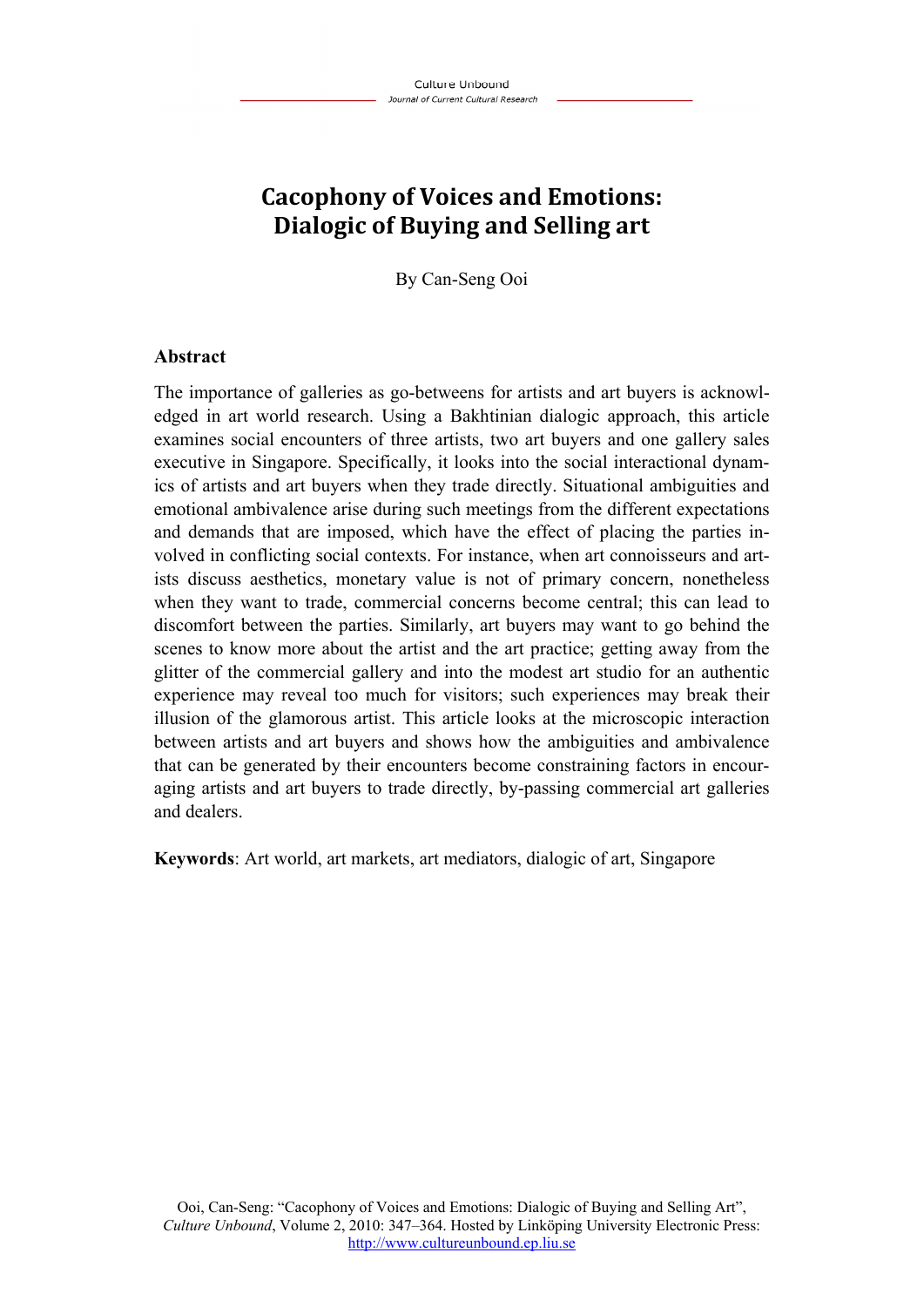# **Cacophony of Voices and Emotions: Dialogic of Buying and Selling art**

Buying and selling art can be emotional. This article examines the social processes involved when artists, buyers and gallery managers engage in discussing, selling and buying art. Their negotiations and discussions are emotionally-laden. Social ambiguity – where a social situation is unclear to individuals and they wonder how to behave and relate to each other – is common, as art buyers and art sellers shift between the aesthetic sphere and the commercial sphere during their transactions. Emotional ambivalence or mixed feelings are part of socially ambiguous situations.

This article documents the experiences of a Dutch couple in Singapore – Laura and Nico (unless stated the actual names of respondents are not used). I interviewed and followed them on their journey to acquire works of art in the citystate. I also interviewed the artists, Victor Tan and Chng Seok Tin (who granted permission to use their actual names). Interviews were also conducted with Karen, the sales executive of a commercial art gallery, Tree, which Laura and Nico visited during their quest to expand their art collection. Wong, an artist represented by Tree, was also interviewed.

This study is steeped in the art world research tradition. This stream of research addresses art quality and value within social settings. The relational dynamics amongst various art world stakeholders, functioning within social structures and institutions, generate the commercial value, popularity and recognition of artists and art works. There is a system of gatekeepers, mediators, intermediaries and institutions that structure the art world and construct consensus on art quality and taste. The starting point is that a work of art has no value in itself; various values – aesthetics, prestige, social, historical, political and economic – are generated and maintained through the art world (Adorno & Horkheimer 1972; Becker 1984; Zolberg 1990; Throsby 1994; Schulze 1999; Currid 2007: 388–389; Thompson 2008; Madoff 2009). Museums, galleries, collectors and artists collaborate, even manipulate, to maintain prices of works of art, perpetuate the status of art in society and define what constitutes good art (Albrecht 1968; Wolff 1981; Becker 1984; Bourdieu 1996; Bonus & Ronte 1997). Works are also popularised and commodified through the system (Adorno & Horkheimer 1972; Thompson 2008). Art has become a means to socially differentiate and stratify society (Bourdieu 1996; Bonus & Ronte 1997; Grenfell & Hardy 2007). Art quality and value may seem to lie in the eye of the beholder but the eye is socialised, as persons acquire aesthetic tastes. So, groups of individuals learn to appreciate art in their own social milieu. The status of art and artists are acquired through the social system and processes of internalisation.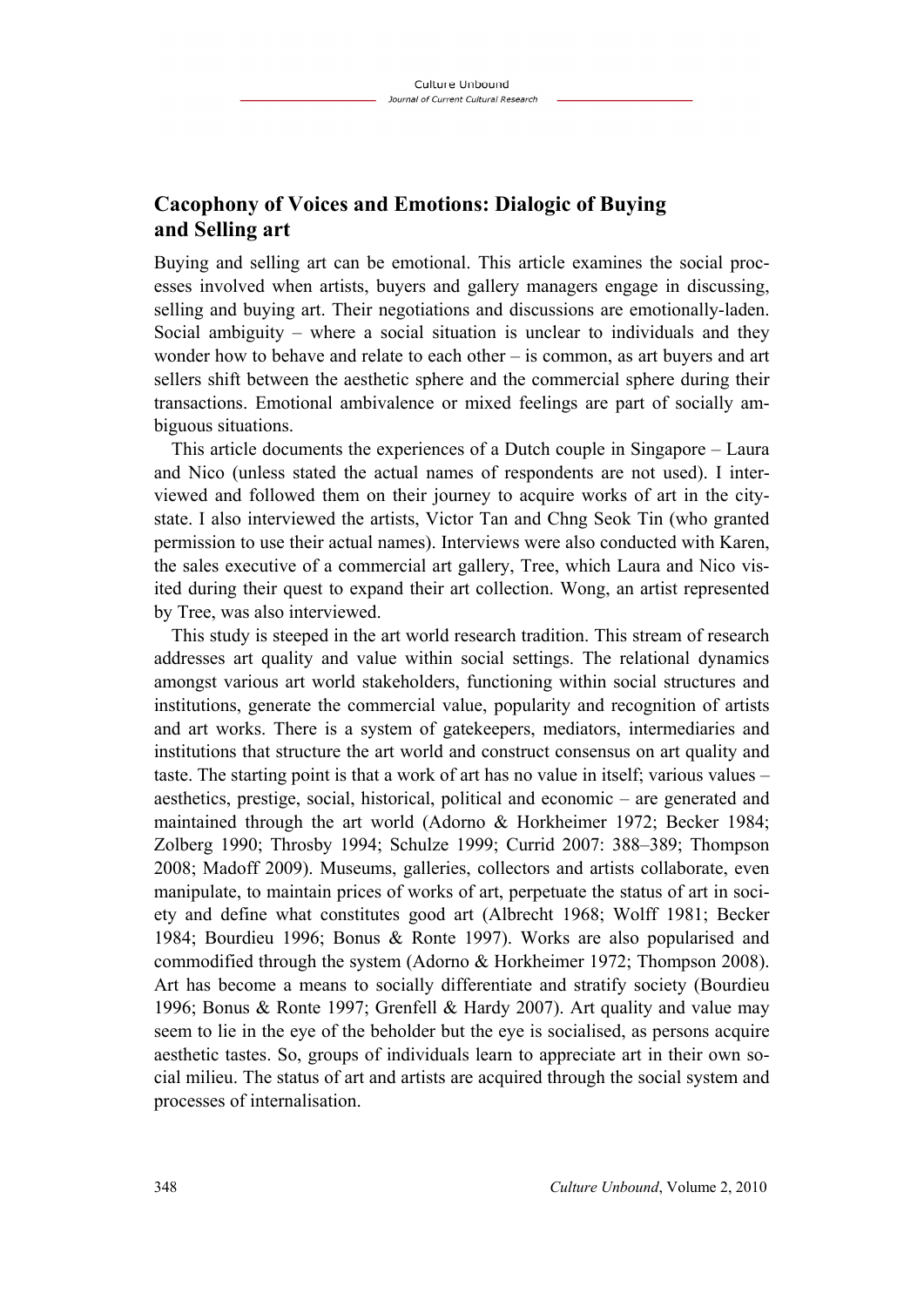Studies have shown that commercial art galleries and art dealers serve important functions between artists and art buyers. For instance, Becker (1984: 108- 119) and Thompson (2008) showed how dealers form symbiotic relations with collectors. Dealers train appreciators to be collectors and inculcate pride and confidence in displaying one's taste and social status through art. At the same time, having bought works, collectors can trust their dealers to continue to champion the represented artists. Also, working with "independent" critics and auction houses, dealers and collectors develop a consensus on the aesthetic and commercial value of art works. In another study, Abbing (2002) explained why most professional artists remain poor. Many people, including artists, are trained to think that art and commerce do not mix. Artists should be purely creative; commercial interests should not dictate them. As a consequence, public funded support is expected, demanded and often given. Many artists have come to accept their relatively poor economic state of affairs and have devised their career in this frame of mind. Since artists are not supposed to be overtly interested in commerce, galleries and dealers step in to facilitate the commercial tasks of the art market.

While acknowledging the mediating functions of art dealers and art galleries, it may be asked why artists do not attempt to educate their own potential customers, change their own mind sets and learn to market their own works. Similarly, why do art buyers approach commission-seeking art dealers when they could save money by buying works directly from artists themselves? In fact, many artists and art buyers do so. But fulfilling the roles of the commercial art galleries and dealers is easier said than done. As will be shown in this article, the so-called obstacles also come from the microscopic interaction mechanisms. This article aims to present some of the mechanisms in the art world that give relevance and importance to galleries and dealers. This case study will highlight the social and emotional challenges facing artists and art buyers when they interact face-to-face and trade. As will be elaborated later, their interaction is highly influenced by views that art should not be appreciated through monetary value and that good artists are only marginally concerned with selling art. Such views are not easily reconciled with the wheeling and dealing that an art transaction often involves, and the result is an awkwardness and tension that hinders the parties when negotiating a direct sale. At the social interaction level, commercial art galleries and dealers offer a way to art trading that is less socially ambiguous and emotionally ambivalent, making the experience of buying and selling art more pleasant for artists and art buyers.

In using the dialogic perspective, this article maps out the intricacies of selling and buying art works. The various parties have to navigate from the emotional appreciation of art to exchanging money for art. These processes display a cacophony of voices and emotions. In the next section, I will discuss the dialogic perspective. Subsequently, the case of Laura and Nico is presented. By accentuating emotional ambivalence and social ambiguities, this paper points out various constraining microscopic mechanisms in the art world.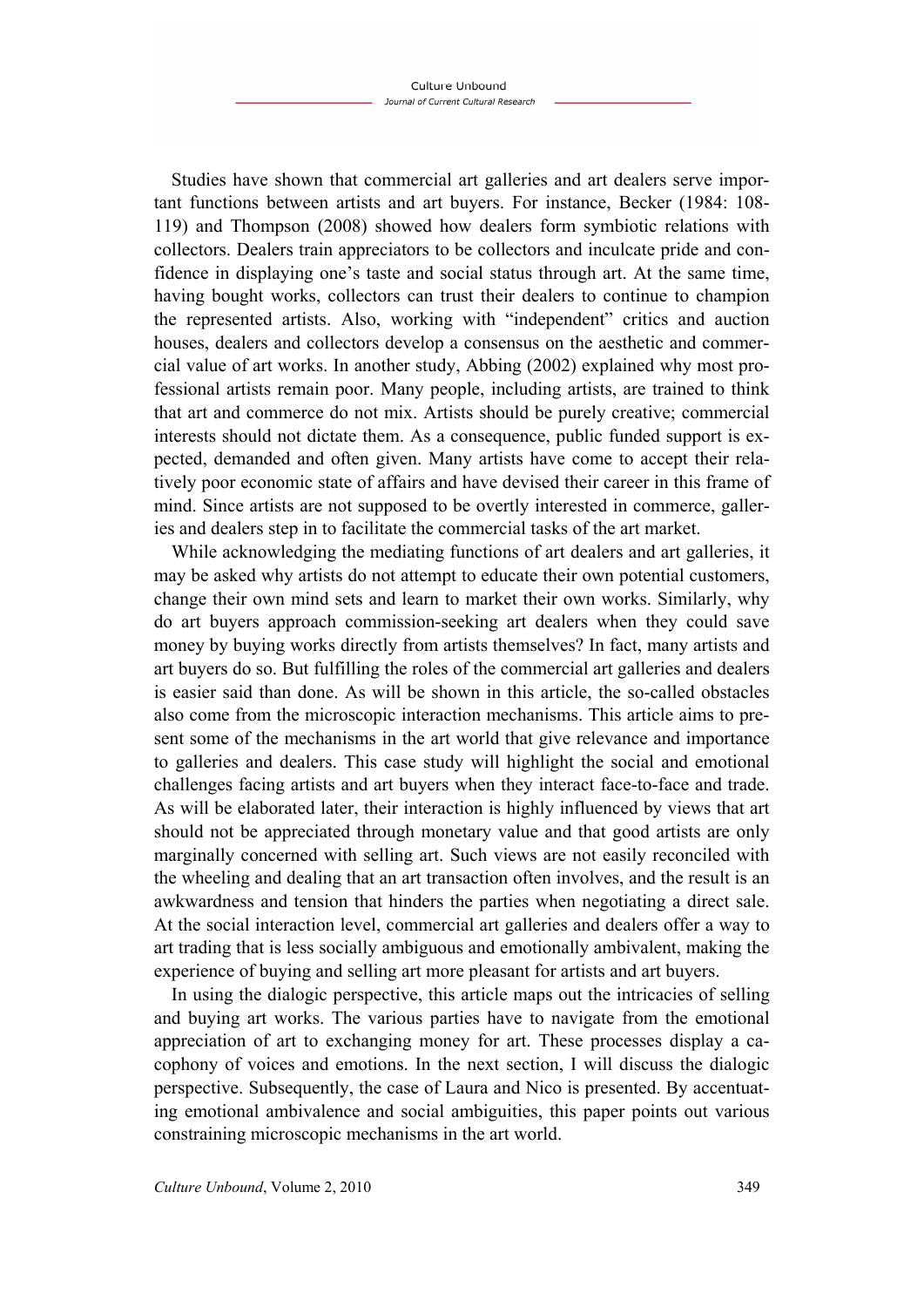## **Dialogism**

The dialogic perspective originates from literary theorist Bakhtin (1981, 1965/1984, 1986). His works on literary texts have been appropriated into the social sciences (van Loon 1997; Gardiner and Bell 1998; Ooi 2002). The dialogic perspective accentuates social multiplicity and dynamic processes. It offers a set of concepts and vocabulary to present social phenomena in a dynamic and yet systematic manner, with the emphasis on social multiplicity and interplay. Just as importantly, the dialogic perspective accentuates the tensions of order and disorder in the social environment.

For this paper, to accentuate emotional ambivalence and multiplicity, a number of dialogic concepts, namely heteroglossia, polyphony and carnivalesque, are used. Heteroglossia points to the multiple contexts existing in social situations (Bakhtin 1981: 325–326; Holquist 1981: 428; Vice 1997: 18–44). Heteroglossia or multiple contexts are embedded in the art business. A social context entails a common understanding of what constitutes appropriate behaviour and how social actions should be interpreted. So, for instance, at the broad level, art business assumes at least two different social contexts. In the circumstance of art appreciation, pricing is usually not the main dimension when discussing aesthetics. The aesthetic experience may be subjective and emotional, or rational and technical, but the value of the work is usually not judged by the price it commands in the art market. In fact, in what Abbing (2002: 34) terms the "denial of the economy", an obsession with price may destroy the aesthetic experience. As a popular set of discourse, overarching commercial intent by an artist would suggest a corruption of the creative art-making process and as a result, the works created would be rendered less-than-art. Commercial intent is seen as detrimental to the art making process. On the other hand, the art market is a commercial institution; artists sell their works and collectors buy. The art sale arena is essentially a commercial one. A commercial gallery, for instance, is intentionally staged to entice buyers. Many artists and collectors know the rules and behave accordingly in the aesthetic mode but awkwardness and tensions arise when the meeting switches to business exchange. For instance, when an artist sells his own art, in wanting to show a disinterest in the worldly commercial sphere, the artist may refrain from being enthused with the potential sale although the artist may be inwardly excited. In each situation, there is a social order in which people know how to behave appropriately. There is disorder when contrasting social contexts meet. Heteroglossia highlights the clash of contexts when people interact in social arenas.

Closely related to heteroglossia is the concept of polyphony. Polyphony highlights multiple voices (Bakhtin 1981: 331–336, 1986: 112–113; Vice 1997: 112– 148). When a point of view is being articulated, there is also an overarching voice or the voice of the narrator. Just like in this article, my voice is omnipresent even though I do not use the personal pronoun in most instances. In text, dialogism draws our attention to the voice of the author. In social interactions, individuals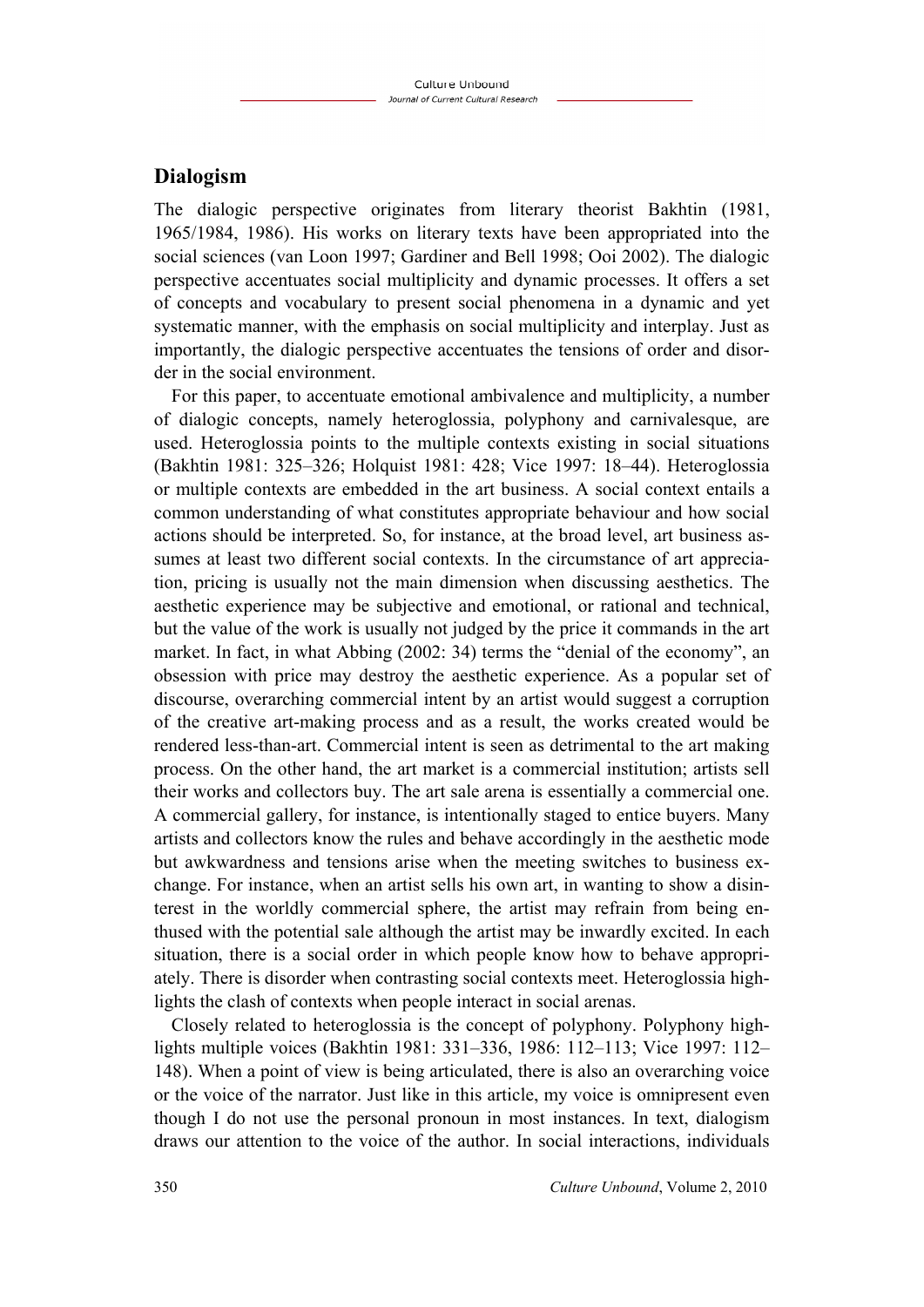may marginalise their own voices and instead invoke other voices in their arguments and opinions. For example, when an art dealer says that "the price is determined by the market", it is an attempt to marginalise the dealer's own interest and giving a voice to the so-called "market". The actual voice is still the dealer's because the dealer constructs the argument and narrative. The concept of polyphony reminds us of who constructs arguments and whose voices are used and whose are hidden during social exchanges. Voices that are marginalized are also important. Together, the voices articulated by one party shows the politics of the conversation. The dialogue amongst different parties, the cacophony of voices, illuminates the social complexity, ambiguity and ambivalence in the situation.

Carnivalesque alludes to the seeming disorder and yet orderly proceedings of the carnival (Bakhtin 1965/1984; Stallybrass & White 1986). The concept accentuates multiple cultures and spheres of activities in the art world, which cannot be totally managed, suppressed or controlled. The concept of carnivalesque brings together heteroglossia and polyphony. Multiple contexts and voices characterise social reality. A person holds different, even contrasting views and carries a repertoire of social behaviour. Because a person can behave differently within the range of appropriate behaviour, the outcome of the interaction remains uncertain. For example, an art buyer may want to know an artist and visit the studio to have a more "authentic" appreciation of art practice. Art making practice can be messy and disorderly, in contrast to the sleek and staged presentation of finished works in commercial art galleries. The reaction of a visitor to the revealed grubbiness of the art studio, the lack of glamour in the creative process, is coloured by any preconceived idea he may hold about what the working space of an artist should be. Subsequently, as expectations meet or fail to meet, and impressions conflict, the visitor may be in awe or be disappointed with the visit. Artists, on their part, seek a "balance" between being open and honest in presenting their workspaces while, at the same time, maintaining the image and mystique of themselves as artists; this "balance" is not defined. Individual artists and art buyers are not sure of the outcomes of their encounters as they all have their personal preferences and interpretations of the situation. The experience of visiting an artist studio to go behind the scenes and to buy art is fraught with social ambiguities and emotional ambivalence. The social situation, like in the on-goings of a carnival, can take off in different directions as persons interact. Individuals involved may feel happy and frustrated as the dynamic carnivalesque social situation emerges.

As a framework, dialogism opens up discussion on social complexity. But unlike a functionalist integrative ontology – although the dialogic approach does attempt to simplify – the aim is to organise the complexity rather than to reduce the complexity. As a result, the case in this paper will accentuate the multiplicity of social contexts and voices in the interaction between artists and art buyers. The tensions between order and disorder will also be highlighted. Emotional ambiguities and ambivalence are predominant. Using Bakhtin's dialogical framework, this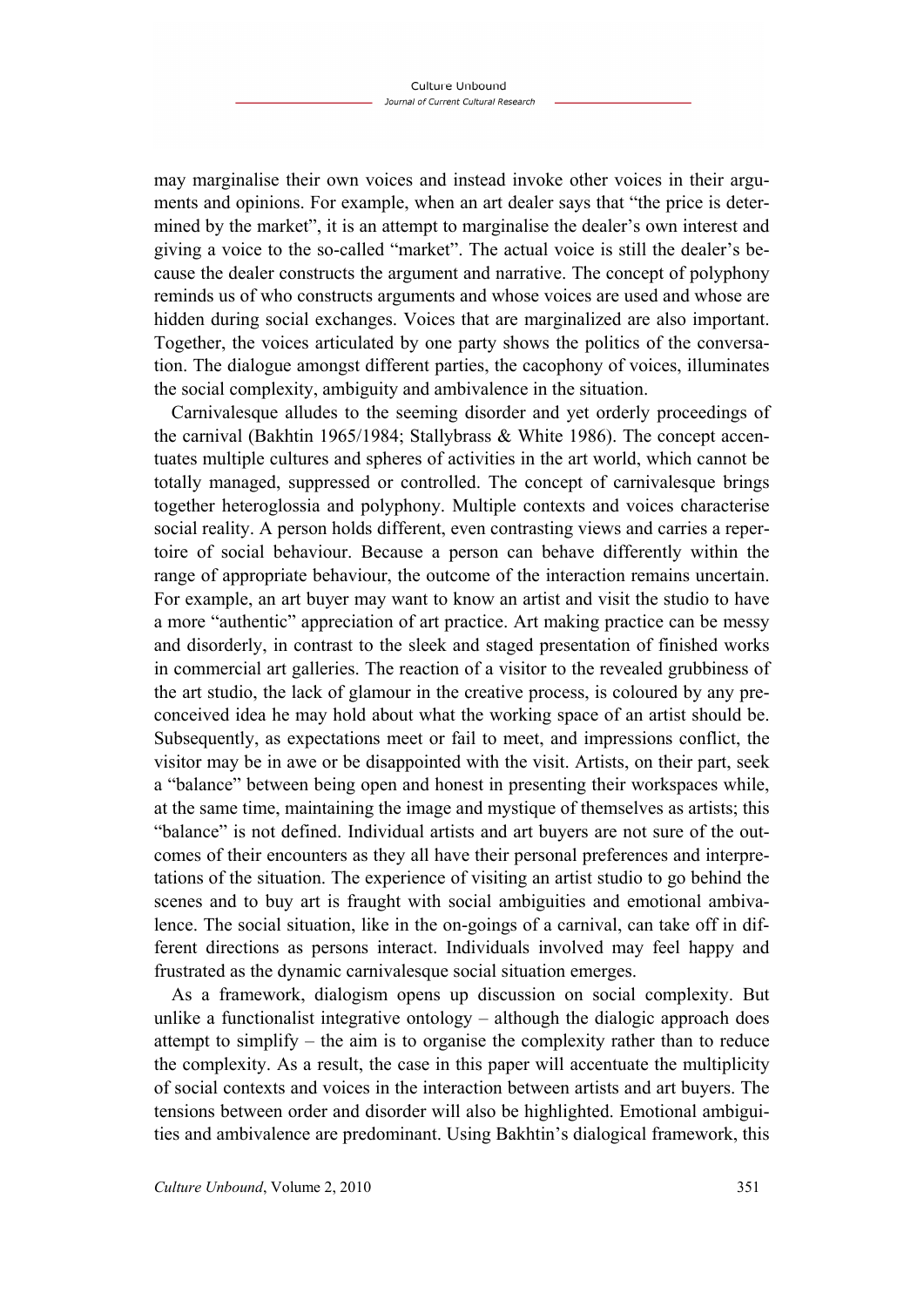paper addresses some complex ways in which art, emotions and money come together through the case of Laura and Nico buying art in Singapore.

# **Laura and Nico Buy Art in Singapore**

Laura and Nico, a married couple, are Dutch university professors working in the Netherlands. Nico was in Singapore for the first six months of 2008, visiting a local university. Laura also visited the same university but only for two months. Both of them are my friends. Because of my research on the art world in Singapore, we started talking about local art and artists when we met in Singapore.

According to Laura and Nico, they collect paintings and sculptures that they like, not so much for investment but for enjoyment and decoration. The works must also be affordable and reasonably priced. Their appreciation of art is multifaceted; they refer to their emotional responses, the techniques and ideas behind works and also their evaluation of the price. Their perspective on particular art works is also shaped by their knowledge of the artist, and whether they have met the artist before and their chemistry with the artist. Before making a purchase, Nico often searches for information on the Internet about the artist and earlier prices of works sold.

In my conversations with them, they recalled how they acquired various pieces of art over the years. Nico has meticulously documented their various pieces into a booklet. They recalled affectionately the specific pieces they acquired at flea markets, artist studios, galleries and small shops. Going behind the scenes into artist studios is special to them because they can get closer to the artist and understand the artist's works better; these experiences are, in their own words, "more authentic". They were glad when I wanted to introduce them to a couple of artists and visit their studios in Singapore.

## **Visit 1: Laura and Nico Visit Victor Tan at the Telok Kurau Studios**

The first artist studio Laura and Nico visited with me was Victor Tan's. Laura and Nico met Tan a couple of evenings earlier at an exhibition, during which I introduced them. Over drinks, the first meeting was friendly and animated, as we discussed the art scene in Singapore, the Netherlands and Denmark. We also exchanged views on art and the art business.

Tan's studio is on the fourth floor of the Telok Kurau Studios, a governmentsupported art housing complex. The studio is about 50 square meters. The black walls contrast well against Tan's stainless steel wire sculptures; from a distance and at first glance, one might mistake the sculptures as being made from wire mesh. There are hundreds of sculptures of different sizes in the studio. Most of the sculptures are human figures in different poses – standing, sitting, walking, jumping. There are also figures of birds, trees and abstract shapes. The figures come in different sizes, ranging from a few centimetres tall to over four meters high. For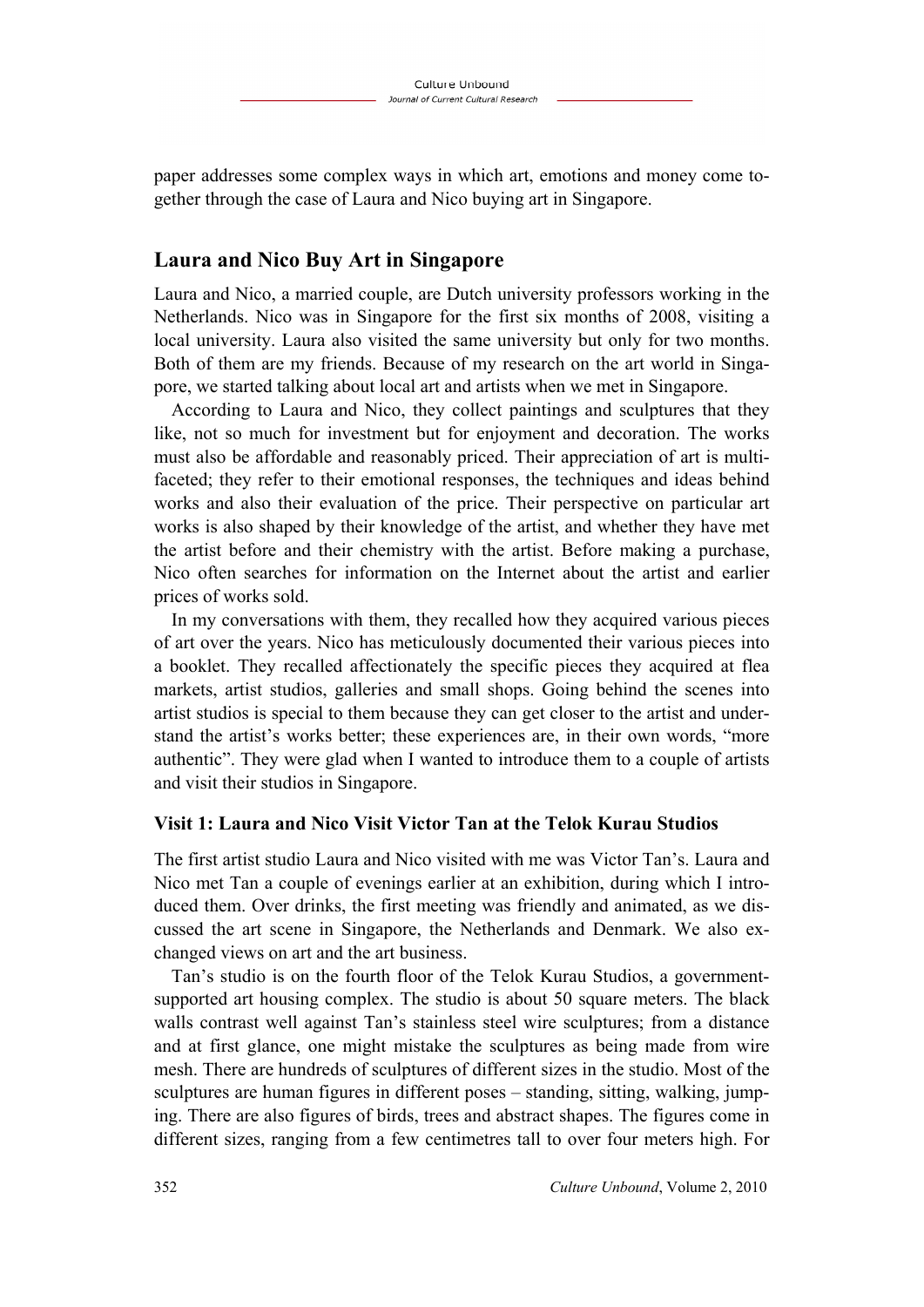the first-time visitor, one fears knocking down sculptures while navigating through the labyrinth. In the middle of the room, there is a raised platform on which Tan makes his sculptures.

The guests looked around the studio curiously, peering into the workspace of the artist. They were amazed by how Tan could create sculptures with bales of stainless steel wires. Laura and Nico asked Tan about his works and stories behind various pieces. Tan was forthcoming with his tales. For example, Tan explained that a series of baby sculptures was inspired by the birth of his niece. Tan is also visually impaired and he explained how he accidentally started making sculptures with wires: he could not draw because of his handicap in art school, so the then school principal encouraged him to try other media to "sketch". He tried using wires and that eventually turned out to be his medium of artistic expression, even though he majored in ceramics.

After about 30 minutes, we decided to visit another artist, Chng Seok Tin. Her studio is on the ground floor of the art studio complex.

#### **Visit 2: Laura and Nico Visit Chng Seok Tin**

Chng is also visually impaired. In her 60s, she has received the highest national accolade for an artist in Singapore, the national cultural medallion. When we visited, she was working on a series of prints and preparing for an exhibition in Taiwan. A friend and helper, Kate (not her real name), was with her. Chng welcomed us warmly. Chng's studio was once the servant's quarter in the complex. Chng was putting two paintings in the sun when we came calling. She explained that termites infested the two paintings and she was "drying" the pictures. After I introduced Laura and Nico to her, we went into her studio. Most of her works were stacked and kept in two rooms.

Chng gave Laura and Nico catalogues of her works. She also explained that she required help in making her prints because she is visually impaired. Chng also writes, composes music and paints. Chng is more proficient in Mandarin but speaks and understands English. Kate and I helped in the interpretation at times.

Laura saw a painting in the catalogue that interested her. She asked Chng if it was still available. Chng laughed uncomfortably before saying that the painting, together with other art pieces, was destroyed by termites. After looking around the cluttered art studio, Laura and Nico were shown her new series of prints. Nico took particular interest in a series called "Development of wind". This series shows a picture of long grass blowing in the wind, with a bird flying in the sky. The composition and the style makes the print look like a Chinese brush painting and yet western in character; the blend of the East and West appeals to Nico. The series consists of nine pieces: three prints, one Artist's Proof (A/P) and five test prints. The series was meant for the exhibition in Taiwan. While appreciating the series, Nico wanted to acquire a copy. Nico cautiously navigated the art-business heteroglossic situation; he first praised the works, indicated that he is touched by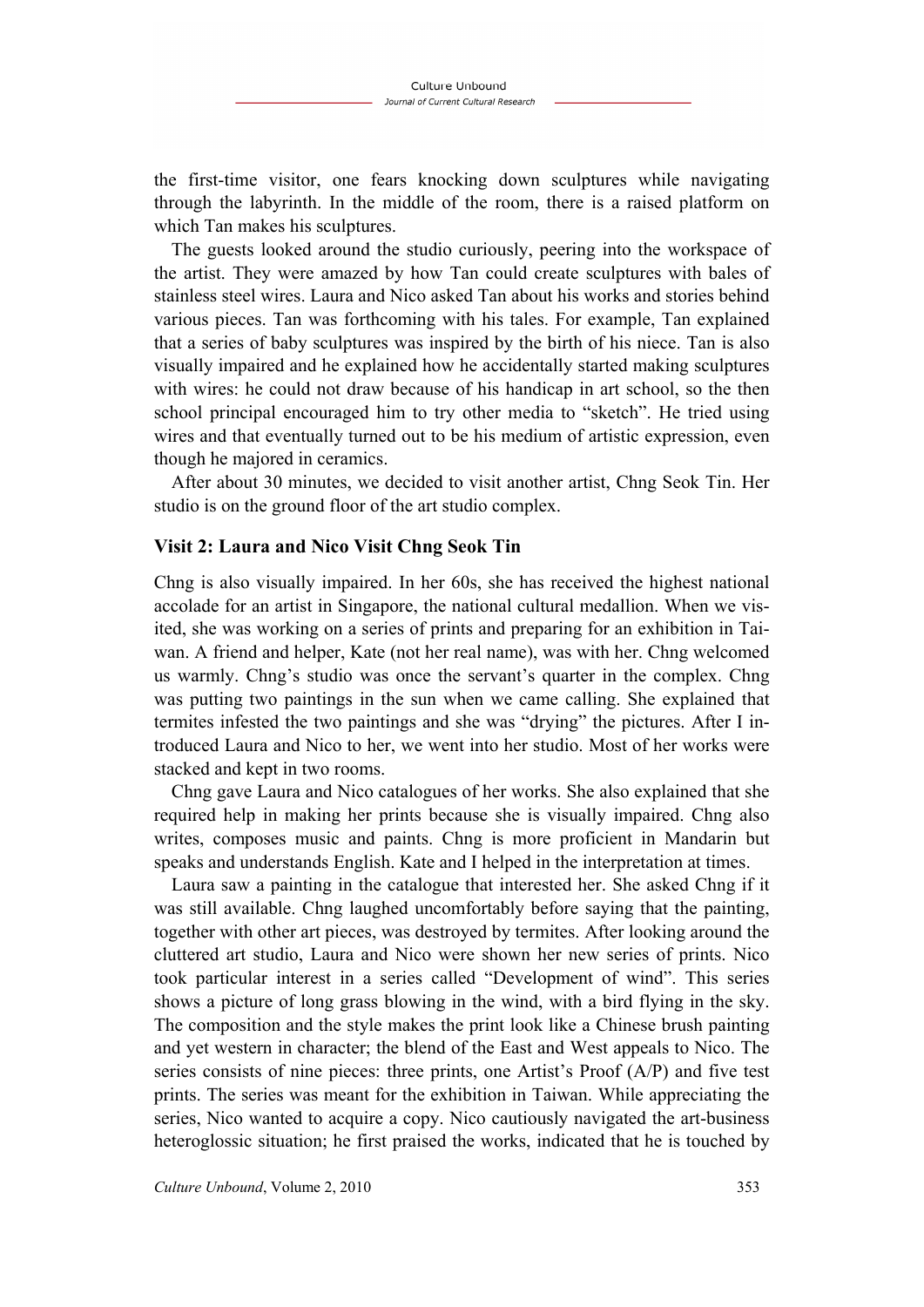their aesthetics and then with enthusiasm, asked if the prints are for sale. Chng smiled, paused to indicate that she is not overly excited on selling but said, "artists need to make a living too".

Nico looked at the "Development of the wind" series for some minutes, compared the various prints and was most interested in the A/P. An A/P is usually not for sale, Chng explained, because it is the artist's favourite. But would Chng part with this A/P? She smiled hesitantly and said "yes". Chng then detached herself from the price by stating that the sum she has quoted is the "market price". Never comfortable to bargain with the artist, Nico looked at the print again and decided to acquire it. And after a moment of reflection, in a carnivalesque turn of events, Nico spontaneously proclaimed that he wants to buy the whole series of nine pieces. Nico thought that he could display all pieces, showing how the creative process emerges in the series! He asked Chng to think about his proposal. Nico said that he will not bargain with her, and asked her to give him an offer for the whole package, instead of for individual pieces. If he could not afford the lot, then he would just buy the A/P. Chng was agreeable and seemed pleased. They agreed to communicate via email. All parties, including myself, were excited. After taking pictures and having some discussions, we left.

Nico and Laura were glad for the honesty and authenticity experienced in Chng's studio. Behind Chng's powerful works, they saw a very competent artist who overcame her physical disability. They were however also uncomfortable with the fact that some of Chng's works were destroyed by termites and that her space seemed disorganised. Nico nonetheless loved "Development of wind" and wanted to acquire it.

#### **Back to Tan's Studio**

We returned to Tan's studio. On our way, Nico talked enthusiastically about acquiring Chng's series. We were supportive of his taste and choice. Laura and Nico were again looking around Tan's studio. They showed interest in acquiring Tan's works. Nico cautiously broached the subject of a commercial transaction and asked Tan whether the works are for sale. With an uncomfortable smile, having to step into business dealings, Tan replied positively. Tan also added that he normally would ask visitors to go to the galleries to buy his works. He would then not have to deal with the commercial transaction. The buyer would also know the prices of his works in the market.

While Tan stated his "normal" practice and reluctance in doing a direct sale, he also alluded to the exceptions he would make. He would only sell to friends who are aesthetically excited about his works; unspoken in the clarification is a hint that Laura and Nico prospectively qualify. In putting primacy on the aesthetics and friendship spheres in the heteroglossic situation, Tan has used his criteria for direct sales as a social marker of how he views the buyers; he would prefer to relate to them as friends and art connoisseurs, not as customers.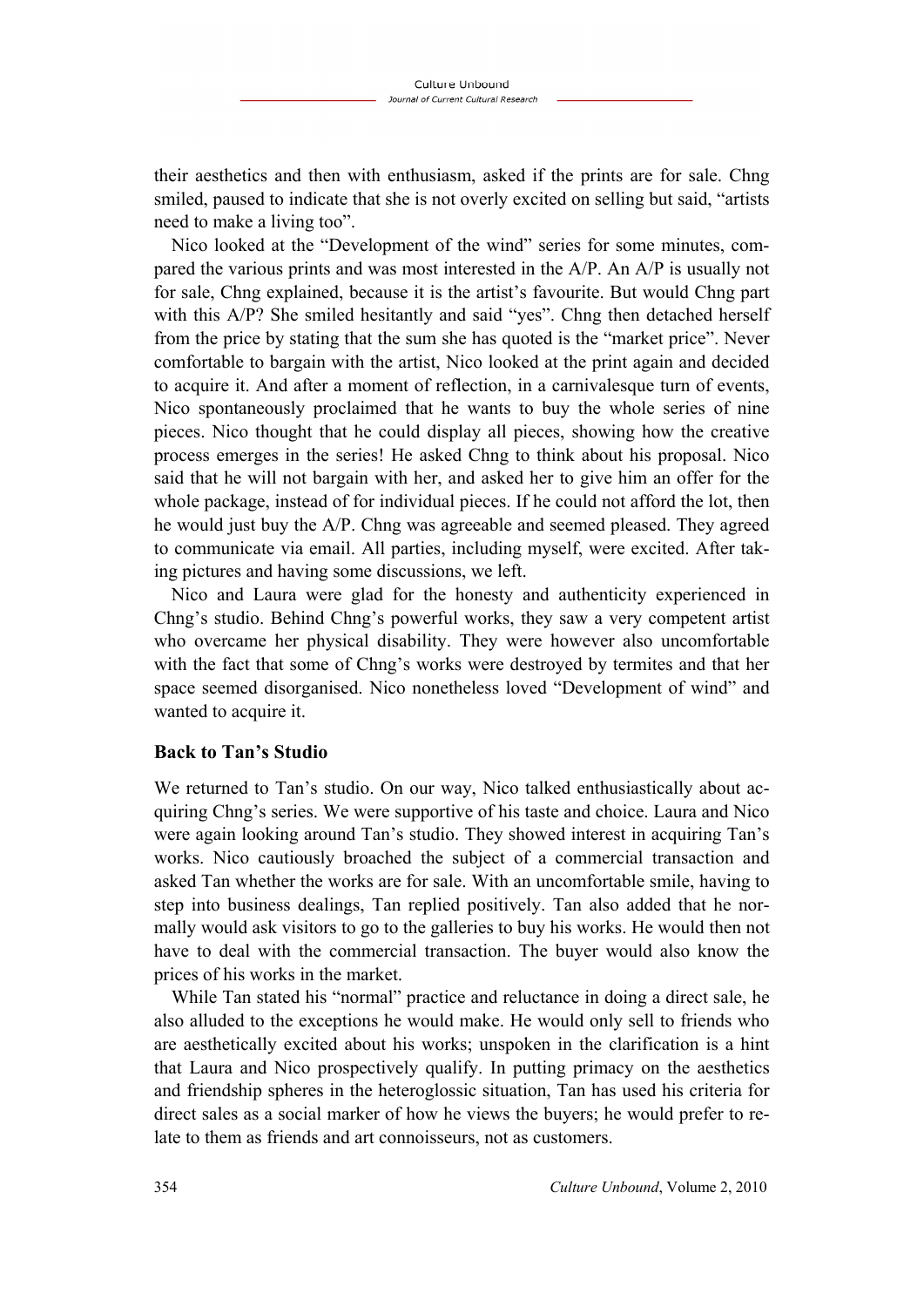Nico was interested in a figure climbing out of a wooden frame. Tan said that was not for sale because that was his last piece in the series. Tan mentioned that he could however make another piece for them. That was not acceptable to Nico; he felt that the buyer should not usurp the artist's right in creating and editioning his work. Laura asked about another figure and that was also not for sale. Nico pointed to another and met with the same response. "Are there any for sale?" asked Laura in a jovial but exasperated voice. "Yes", replied a laughing Tan, "but you want those that I want to keep!"

In a later interview, I asked Tan why he did not sell any pieces to the couple. Tan said:

It was a coincidence that they picked some of the sculptures that I have strong feelings for, or there is significance for me in keeping them. This has happened before. If I said "yes" to selling them a long time ago, they would not have seen them.

I also feel that buying and selling art is about synergy, […] there is a need to have some chemistry between the two parties. It is not just me pushing a sale but also depending on the buyer. To have someone appreciate my work is more important than one buying my work because friendship is more important to me. It is not like if they don't buy my work, then they are not my friends. I like to spend time with them. Actually when people email me to buy my work, I ask them to go to the gallery first. Look at those there. If they want to come to have a look and want to have a chat, they don't have to buy my work from me. Galleries [offer the] mood for selling and buying. Willing parties come together.

I rather be friends than talk about money. […] I say the price and wonder if they will be offended. It's a dual effect. I feel uncomfortable to sell and they feel uncomfortable buying […] That's why I like to let galleries sell my works.

Essentially, Tan was uncomfortable and ambivalent about selling his works directly to buyers. He wanted to see and portray himself as an artist first and art seller second. By voicing himself as a friend (versus that of an art seller) in cases where he does sell, Tan personalises the process because the commercial transaction is then actually a favour for a friend. Tan was also afraid that the price he named might make him sound money-minded. It would be easier if the buyer obtains his works through the galleries that represent him.

## **Coffee After Our Visit**

After the visit to Telok Kurau Studios, Laura, Nico and I went for coffee. In the absence of the artists, we talked candidly about the experiences earlier in the afternoon. Both were happy with their experiences of going behind the scenes in the studios; the artist work spaces were very different from the glitz of a commercial art gallery. Nico was clearly excited about acquiring Chng's series of prints. He liked the character of the prints, in the sense that they look like Chinese paintings, but are prints. Laura and Nico however felt somewhat sorry for Chng because her works were not stored properly. Laura was upset that termites had destroyed the piece she was interested in. Laura and Nico felt that every work by an artist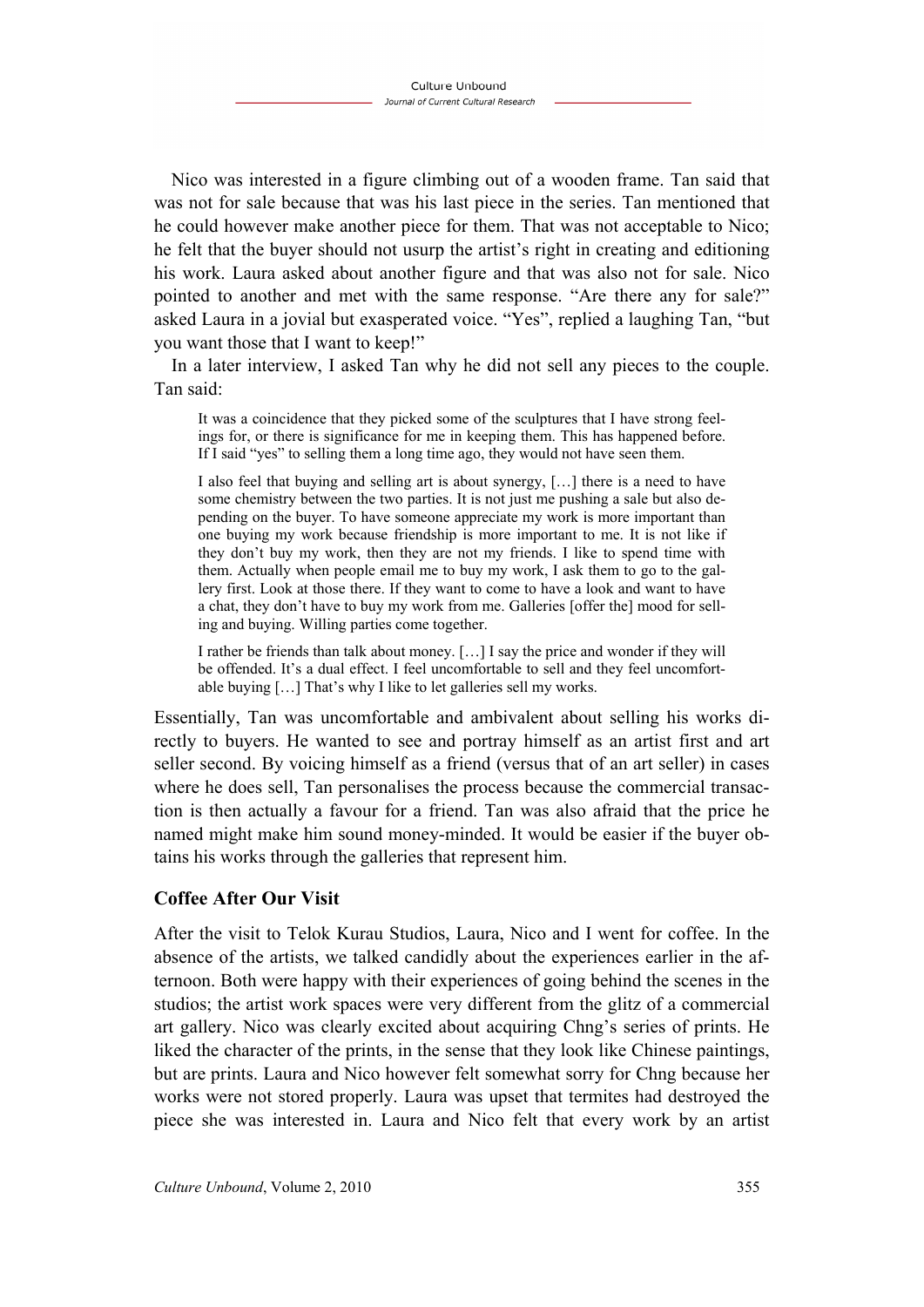should be precious, like one's baby. Knowing of her handicap, they knew that she needs help in getting organized. They respect her works and admire her for having received the national cultural medallion in Singapore. I also asked Nico how much he would pay for the series of prints. Nico thought that Chng should not charge him for the test prints, while he would pay full price for the rest. That is a fair discount, he thought.

Laura and Nico have a good impression of Tan too. They felt that Tan, in his late 30s, is confident and he knows the future is his. They also felt that Tan's studio was overwhelmingly crowded. Nico was drawn to those figures that depict motion. He said that Tan's aesthetics rests in the portrayal of "movement". Switching to the commercial aspect of their encounter, Laura and Nico were a bit confused and wondered if Tan was truly interested in selling his works to them. They asked to buy three pieces and were told they are all not for sale.

Our after-visit discussion contrasts against how Laura and Nico behaved during the visits. As they immersed themselves into the private workspaces of the artists, Laura and Nico were always mindful to demonstrate their appreciation of the works and of being allowed into the studios. They did not discuss the quality of the art works based on monetary terms with the artists. In other words, Laura and Nico behaved cautiously, showing respect and appreciation and not insulting or offending the artists when they navigated through the heteroglossic situation of art versus business.

#### **Email Correspondence and Acquiring a Work From Wong**

A few days later, I met Laura and Nico. Nico received an email from Kate on behalf of Chng, listing the price of each individual print in the series, with full and "discounted" prices. The whole series was too expensive for them. During their face-to-face meeting, the discussion was informal. Chng was happy to sell. They felt it strange that the email was formal, and each print was priced individually. Nico had asked for a packaged deal. Nico said:

It is interesting that the prices listed are higher than were mentioned in the studio but with a discount. [Giving discounted prices] is very unprofessional, I would say, because we don't buy by seeing whether there is a discount or not.

Nico felt uncomfortable that he was perceived to be a bargain hunter. After Nico received the email, he went to visit Chng in her studio. He wanted to acquire the A/P. He thought they had an agreement: if he does not buy the whole series, he would just buy the  $A/P$ . But Chng refused to part with the  $A/P$ . Nico found the whole incident puzzling and hoped that he had not offended Chng. Chng eventually explained to me that she wanted to use the print for the exhibition in Taiwan. She had not taken a picture to document the work. It was also Kate who liaised on her behalf with Nico; Chng did not know the exact details. Kate later explained to me that she thought she followed Chng's instructions. There was confusion and misunderstanding, resulting in the rather messy and unpleasant situation.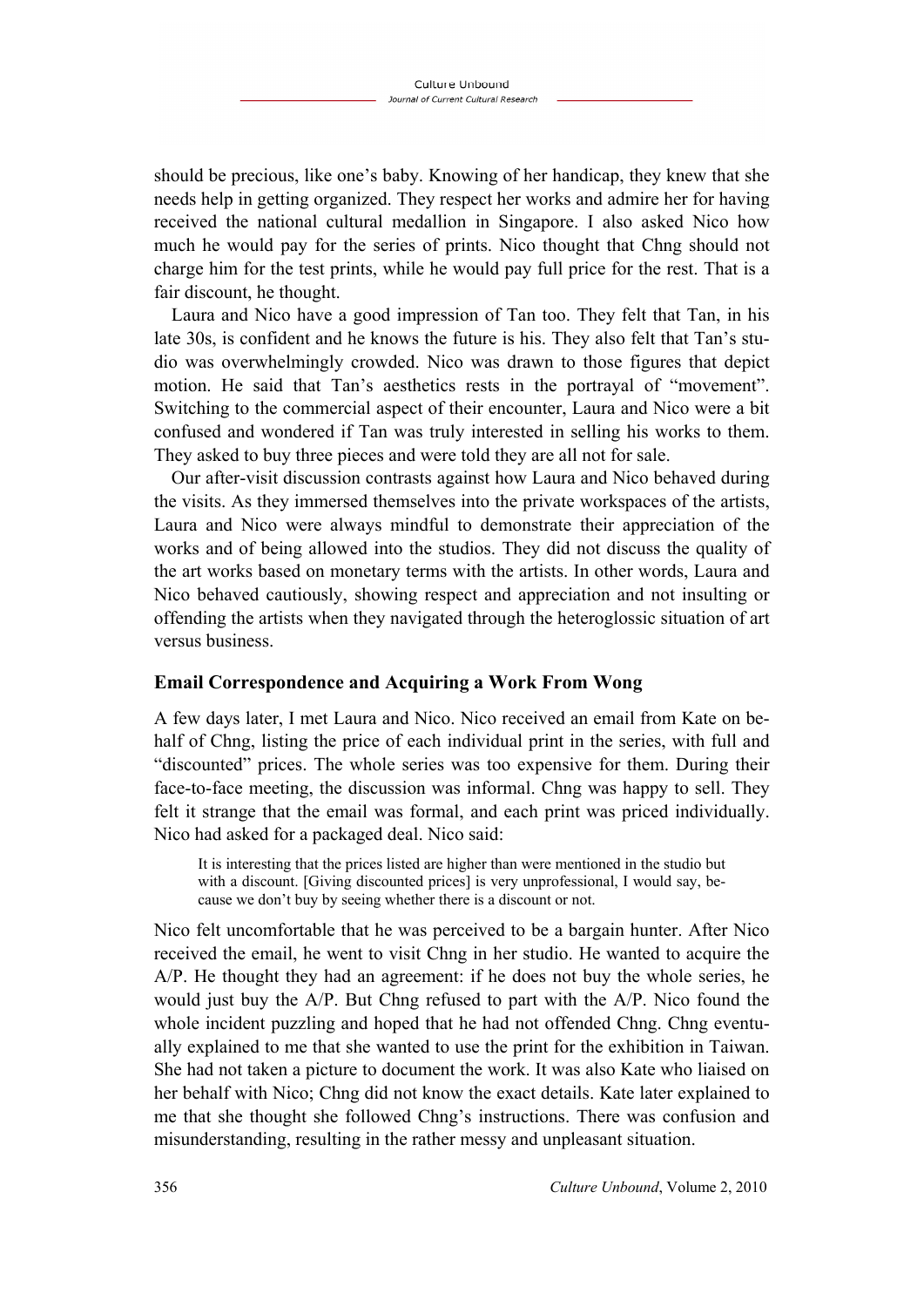Regardless, Laura and Nico told me that they acquired a painting from an artist, Wong, through an art gallery. Laura and Nico stumbled across the gallery, Tree. Laura saw a tulip painting that she liked but it was reserved. The gallery's sales executive – Karen – said that she could ask the artist to produce a similar one, with some changes. Laura, with her view on artistic integrity, was aghast. Laura was shown a catalogue of Wong's works and was drawn to one particular piece. Karen then suggested that she could bring the couple to Wong's home and studio. Karen called up the artist and they took a taxi there.

During the visit to Wong's home, Laura and Nico became fond of Wong. Laura felt that she, in her own words, "clicked" with the artist. Karen was asking Wong to take out works to be shown to Laura and Nico. Wong was, on the other hand, asking Karen to allow Laura and Nico to look around and take their time. He unwrapped paintings and turned them at different angles, so that Laura and Nico could enjoy. In contrast to Tan's and Chng's, Wong's works are meticulously packed and documented.

Laura noticed that there was a massive commissioned work being done. She mentioned that the work looked complete. Wong said that the client would probably think so too but he felt that there was still something more but did not know what that was. Laura and Nico also saw a painting hanging over the door. Wong noticed their interest and said immediately that the painting is not for sale. Laura and Nico felt that Wong is not comfortable telling them the prices. Laura found that Wong encapsulates a sense of aesthetic expected of an artist. Karen was the one doing the selling. Inadvertently or otherwise, in the heteroglossic situation embedded in the visit to appreciate art and to sell art, Karen was handling the commercial aspect of the visit, while Wong focused on the aesthetic discussion.

Wong's studio is separated between the workspace and the display space. That is a professional set-up, according to Laura and Nico. To the Dutch couple, unlike Chng and Tan, who seem only to create works, Wong takes his works to the packing and selling stages.

Eventually, Laura saw the piece from the catalogue. After seeing the actual painting and meeting Wong, she likes the picture even more. To Laura, there is a Zen-like character in both the painting and the painter. She asked to go home and contemplate before deciding on a purchase. That was not a problem. A few days later, Karen told her that the first piece that she liked was on the market again. Laura asked Karen to bring the one from Wong's house to the gallery, so that the two pieces can be compared. Laura and Nico eventually decided on the piece from the house. Without rational reasons, the Zen-like painting grew on the Dutch couple more and more, and the tulip painting less and less. The one they bought cost S\$6000 ( $\epsilon$ 3000), while the other S\$10 000 ( $\epsilon$ 5000); the couple admitted that the price was also a factor. Price did affect their decision; they could afford the dearer one.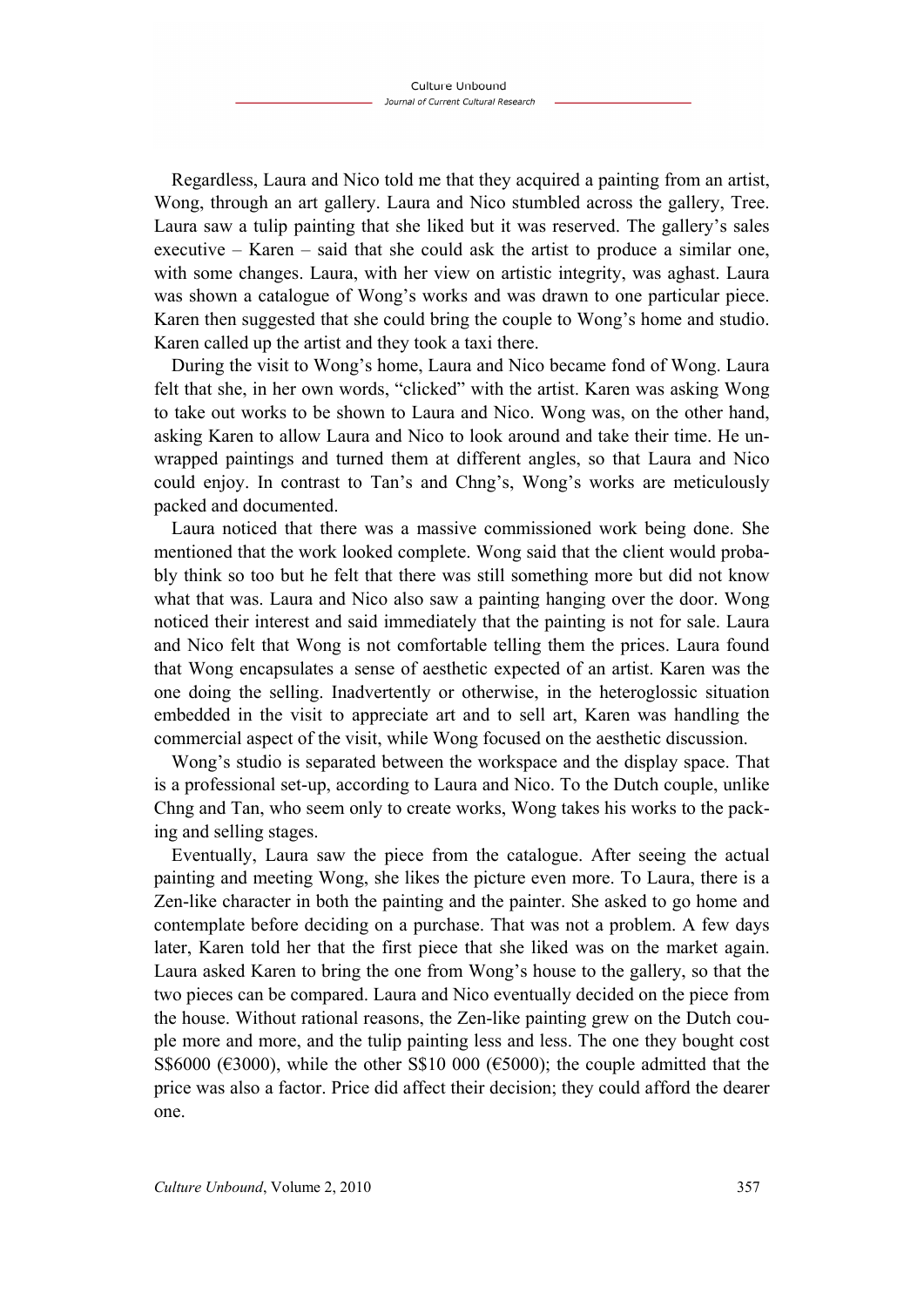Laura and Nico also told me about their encounters with Karen, when they visited Tree. Nico felt that Karen had a kind of naivety and simplicity that helped in selling art. She is chatty. To them, Karen seems to think that Laura and Nico would buy more pieces. She kept asking, "You don't want to buy the other?" As a result, Laura thought that Karen has many rich customers. Karen seems to have limited knowledge about art, according to Nico. For example, Nico noticed the artistic signature of Wong in his paintings – a few dark brush strokes found in almost all his paintings – and pointed that out to Wong. Karen interjected and pointed out instead the artist's name-signature at the bottom of the painting. Wong then said that Nico was referring to his artistic signature. To Laura and Nico, Karen may have an unpracticed eye, but she is good at selling. Karen revealed her sale tactics to me in an interview:

We always say the things that the customers like to hear [she laughs]. So always say nice things about the paintings. For example, one lady came the other day and walked past the shop three, four times and finally came in to take a look at a painting. This square painting really caught her eye and she liked it very much. Since the lady doesn't have enough space for the painting, she was wondering if she should buy or not. Then I told her that lots of customers like the details in the painting and I also told her that every time she looks at the painting, it makes her feel happy. The customer agrees and said, "Yes, I feel happy when I look at it". That's how we try to convince customers.

With little ambiguity in what she has to do as an art seller, Karen embodies the commercial agent in the art world.

## **Wong's View on Laura and Nico**

I interviewed Wong a couple of weeks after Laura and Nico bought his painting. Wong described himself as a "very local" artist because he lived in Singapore all his life and has no overseas training. He graduated from the Nanyang Academy of Fine Arts while in his early twenties. He does both traditional Chinese ink paintings and also western paintings using oil and acrylic. Of late, he has been working with mixed media, including sand and gold paper. Based in Singapore, he finds himself mixing Chinese and western traditions in his works. The blending of the East and West comes naturally to him because of his Chinese background and his major in western art. My conversation with him was conducted in Mandarin. Laura and Nico felt that his art is special because, in their eyes, it blends eastern and western traditions. The mixed media (oil and sand) painting they bought was of a hill protruding out in the open space, but on closer examination, reveals a side profile of a face speaking to the heavens. Wong explained to me that the picture refers to a Chinese legend in which a warrior asked the heavens 100 questions. That is why the painting is titled "Talking to the sky".

It is very rare that customers visit his home. Laura and Nico's visit was agreed upon because of their interest. Wong said that Laura and Nico are the best type of customers because they know what they like. While he does commissioned works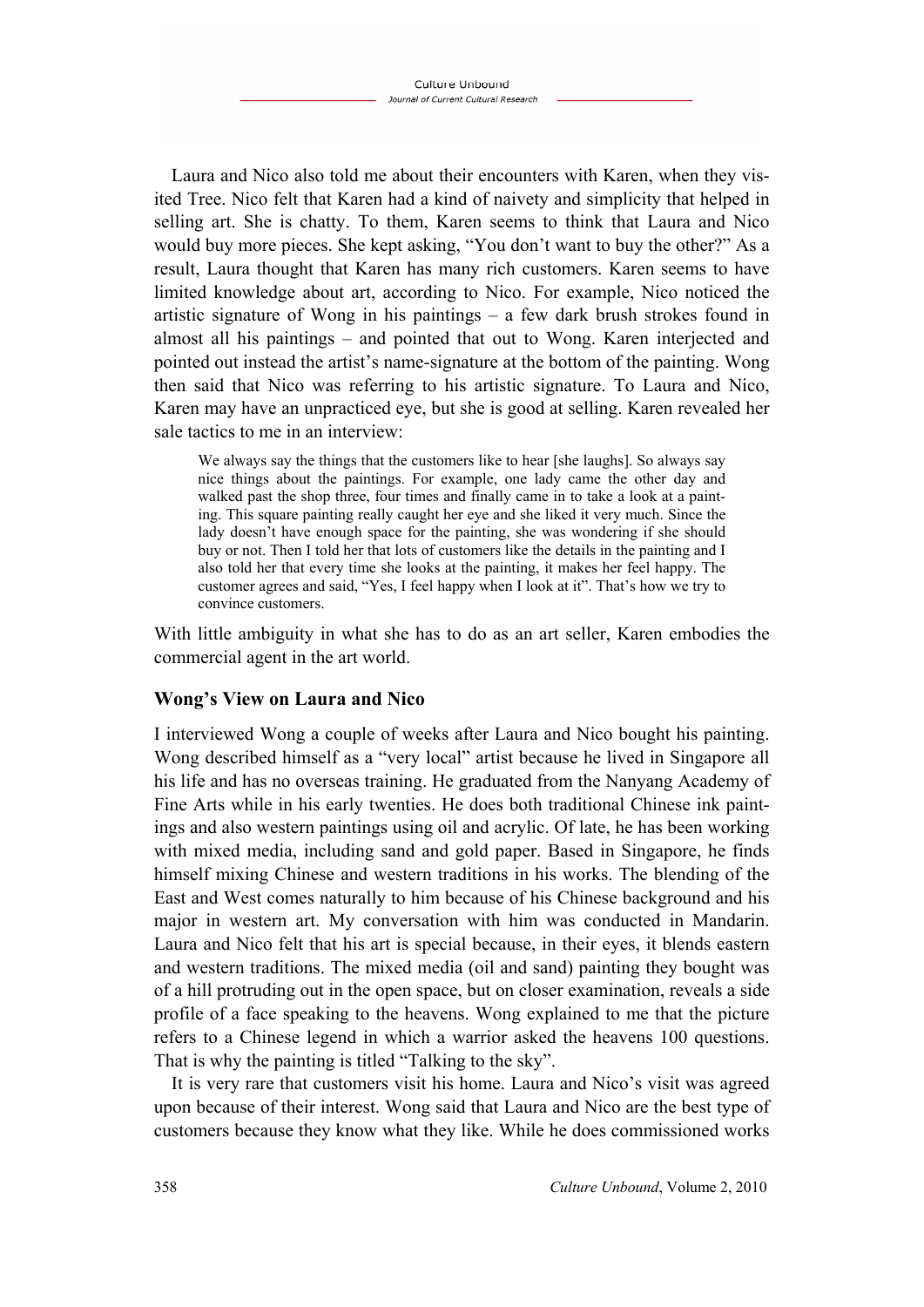for hotels, banks and private homes, he likes to work without the dictates of art consultants and interior designers. He wants to express his own feelings in his creations; he has also moved away from his training in photo-realistic paintings. His current works are mainly abstract and semi-abstract. With an idea in his head, the painting emerges as he works on it without knowing the exact outcome. Laura and Nico seem to resonate with him, Wong said, because they pick out the paintings that he himself likes. Also, unlike many local art buyers, Wong did not have to explain much about his paintings to Laura and Nico. Wong is aware of the heteroglossia or conflict of contexts if he has to sell his works himself; he maintains his aesthetic aura by letting Tree represent him in the commercial field.

By marginalising the customer in Laura and Nico, the voice of friendship is articulated by Wong. In our conversation, the encounter with Laura and Nico was framed as establishing friendship. Wong said that he enjoyed talking to them, discussing art and ideas in his works. It was not important that they bought a painting. Wong said that Karen is keen to push for a sale during the visit and that created some awkwardness for him. On the other hand, Wong admittedly knew that Laura and Nico were ready to buy.

Tree and Wong have a good relationship. Wong appreciates Tree's support although the gallery is making money through him. The gallery is professional and is able to do the marketing and documentation of his works. Marketing and administrative skills, as Wong admitted, are lacking in him.

# **Discussion**

The case presented above highlights a number of emotionally-laden social processes in art buying and selling. The artist and the art buyer straddle different social arenas as they engage in art appreciation and transact commercially. I will highlight two dialogical arenas in the discussion.

#### **The Authentic-Staged Line**

In contrast to commercial art galleries, visiting artist studios offers behind the scene insights into artists. Talking to the artists, seeing how they work and knowing artists' views will add different dimensions to understanding particular art works. Laura and Nico admitted that they do feel more compelled to buy when they visit artists in their studios. Artists know that persons visiting their studios are potential customers. But as the case shows, the social interaction between artists and art buyers can be uneasy and the outcomes uncertain. Nico recalled his visits:

We have a very nice time at Tan's studio. You also feel that you actually have to buy something. [… But] it was unclear in Tan's studio what was for sale and what was not for sale. Interesting that the pieces we are interested in, Tan wants to keep them. So there is something special in those pieces.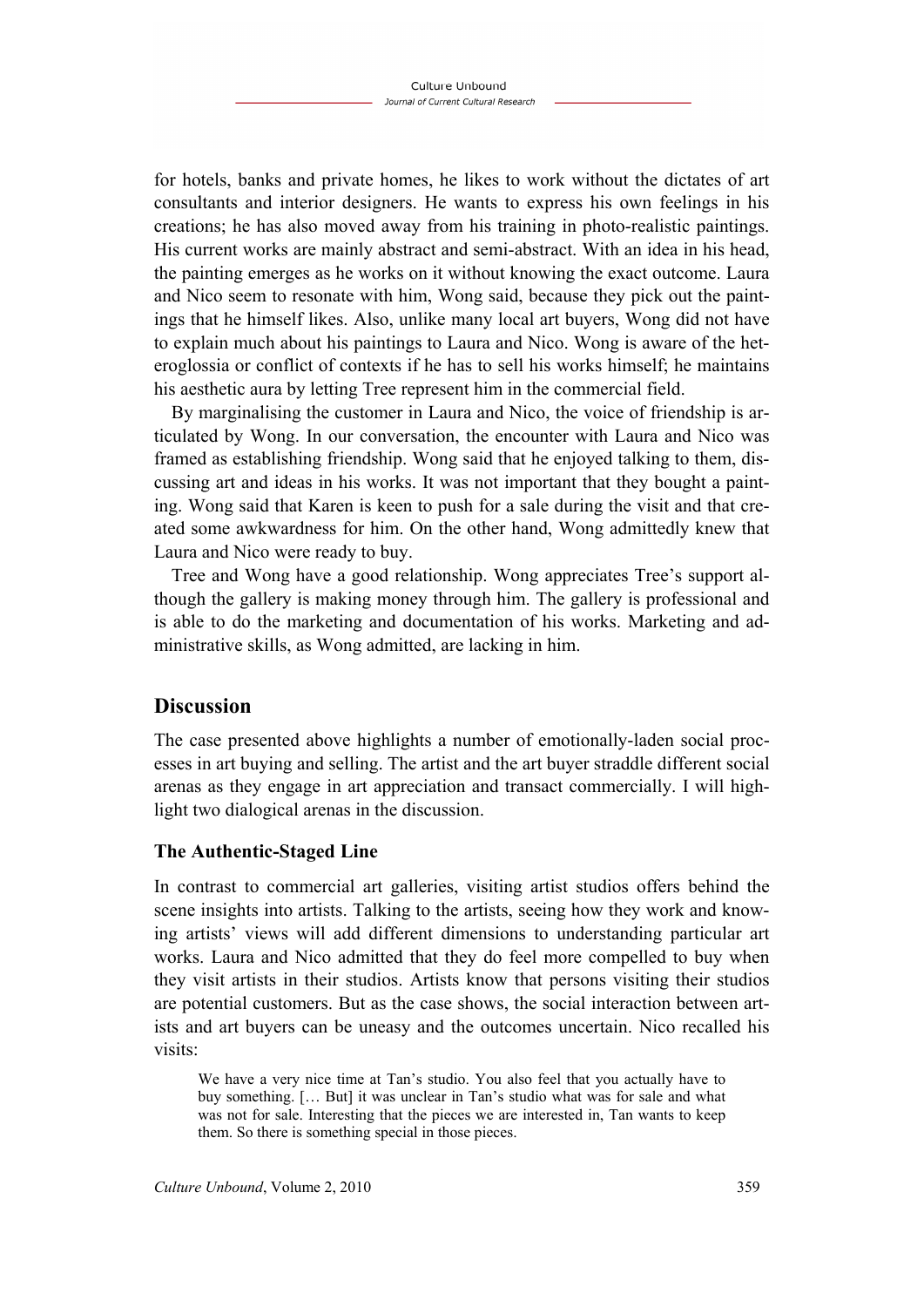Then we went to Tree and subsequently Wong's home. It was a completely different experience, in the sense that Wong's [home] gallery is completely separated from his studio. It was nicely maintained with the décor. He was more professional [even in his own private working space]. He made a clear distinction between what is for sale and what is not. We got a present from him, something made of clay, even though we didn't buy anything [then]. And we have an open and nice discussion.

Karen is an amazing person. She has a [sincere] naivety in selling because you would not get the idea that you are pushed by her or she is telling things which are not true. […] She lets the buyers take their time to look at the art and she tries to figure out what the buyer wants.

Laura and Nico, I observed, felt uncomfortable and ambivalent when they see the artists' workspaces as disorganised or works stored improperly. They were dismayed by the destruction of some of Chng's works by termites, one of which they had wanted to acquire. In Wong's case, Tree have helped him document and pack his works; that gave a good impression to Laura and Nico. These reactions revealed an expectation by Laura and Nico that art be revered from its inception, and not only upon its launch. The professional standards of a commercial gallery in its careful handling and showcasing of art, for which Laura and Nico have high regard, arguably conditions such a line of thinking. The staged gallery standards seeped into the disorderly reality of an artist studio, giving rise to mixed feelings. They nevertheless avoid being rude during the visits; they did not criticise the artists during their visits. They behave appropriately in the studios, by showing respect and appreciation of the art works, exchanging views on art, asking questions about the artists and not evaluating the art works through monetary terms.

Catering to the desires of visitors to know them better and yet to present themselves in a good light is a challenge for artists. Negative judgements may be made if artists reveal all aspects of their practice. But if they were to tidy up their spaces and selectively reveal positive aspects of themselves, visitors to their studios would have a false impression. Essentially, Laura and Nico's experiences are layered. They crave and enjoy having the veil over the creative process lifted, but they cannot help but evaluate what they are allowed to see in accordance with their own value systems.

The quest for the authentic experience by visiting artist studios, but with a desire to see artists practicing art in an organized and staged manner allude to the heteroglossic clash of the unkept artist studio and the primed up art gallery; the art studio is a private work space and should not be staged and the commercial art gallery is a publicly staged space to entice art collectors. These conflicting demands inadvertently come together when art buyers want to visit art studios while inherently expecting art gallery practices.

#### **The Art-Business Crossing**

Many artists and art collectors believe artists should be concerned primarily with their creative production. Their art works should not be dictated by commercial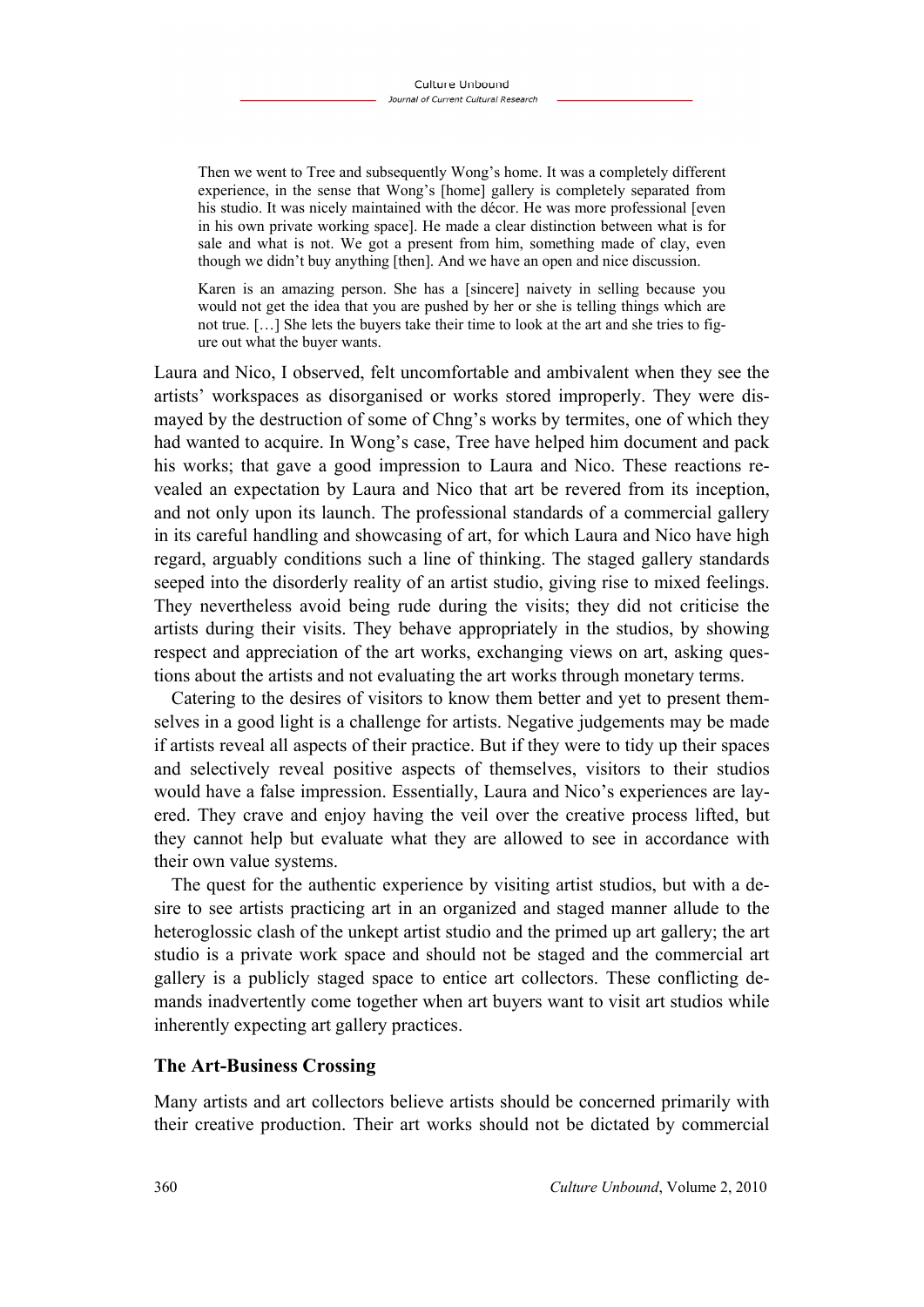potential as profit-driven art is often looked upon dimly by many, though there are also those who would challenge this view. Regardless, Tan, Chng and Wong all try to separate the process of creating art from selling art. Mingling these activities closely would be seen as a commercialisation of art and unacceptable to many artists. Laura and Nico think so too. From my observations of Laura and Nico, they were always first to cross into the business arena with the artists. They initiated the process by asking if works are for sale before inquiring for the prices.

As this occurs, the parties inhabit the dual contexts of art and business simultaneously. This heteroglossic situation results in a quandary. Tan, as described above, was visibly uneasy about selling his works directly to Laura and Nico, feeling that it risked compromising his integrity as an artist. Laura and Nico, in turn, did not want to press him into making a sale. When faced with this awkward situation, Tan attempted to recalibrate the social dynamic: he emphasised those qualities he saw in Laura and Nico – taste and cordiality – that appeal to his value system. In so doing, he indicated that they were people he could bond with. Befriending them would assuage his unease and make him more amenable to selling to them; any such transaction would then honour his policy of only selling directly to buyers who he considered friends. Subsequently, Nico had several friendly meetings with Tan over the weeks and trust and understanding was built. Nico eventually managed to buy a work from Tan, a piece that Nico did not notice on the first visit. And out of goodwill and friendship, Tan gave Nico an additional, "incomplete" piece. Acquiring these works from Tan was protracted.

Chng, in contrast, took the unambiguous step of making a formal offer to Laura and Nico through an email, stating the "market prices" and the "discounted prices" of her works. It was considered too expensive by Nico and a deal did not take place. They did not bargain or negotiate the prices face-to-face. Further, Chng rescinded the original agreement for the A/P. The episode was uncomfortable for the artist and the art buyers. They did not know how to continue their communication with each other; Laura and Nico wondered how Chng viewed them, and vice versa. The awkward dynamic of the art-business crossing remained unchanged. But in March 2010, Laura visited Chng again, partly on my initiative. Laura wanted to acquire a print for Nico's birthday. The visit ended with Chng giving Nico a print of Laura's choice. Goodwill was fostered, but no commercial transaction took place.

From Laura and Nico's perspective, their acquisition from Wong was the least complicated. The commercial exchange was unambiguous and they did not worry about how to proceed in acquiring the work. The deal was settled through Karen and Tree. The meeting with Wong was polite and friendly, without the artist having to mention any prices. Wong discussed art, his works and his background, essentially establishing a friendly relationship with Laura and Nico. The commercial transaction, made through Karen, was clean and clear cut. Karen's relationship with Laura and Nico was basically a commercial one and Wong's relation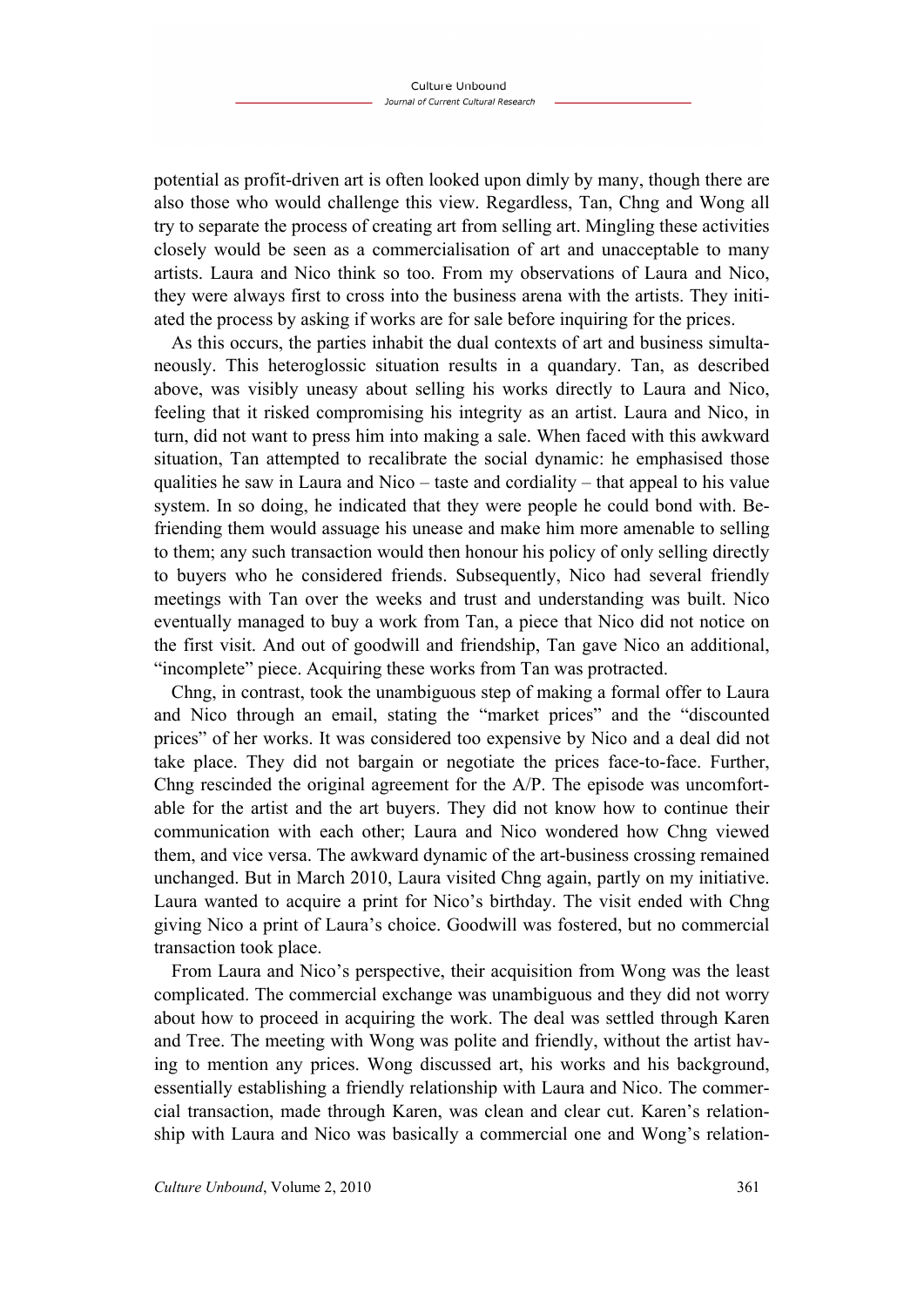ship with Laura and Nico stayed within the art and aesthetic arena. Wong did not have to cross into the commercial sphere directly and personally.

These three contrasting art-buying experiences highlight the carnivalesque outcomes of heteroglossia or multiple social arenas. In straddling between the aesthetic and commercial spheres, Tan and Chng invoked the voices of the market and the gallery to justify their prices. They were also uncomfortable when talking prices with Laura and Nico. As for Wong, Karen was Wong's commercial arm. The result for Laura and Nico was that the transaction with Wong and Karen was smooth and uncomplicated. That was not the case with Tan and Chng.

### **Conclusions**

Art world research has shown that the value of a work of art is not inherent in the work itself. There are stakeholders that maintain prices and define tastes. At the start of this article, I briefly discussed a few mediating roles of commercial art galleries and dealers in the art world. They also add costs to artists and art buyers. Some artists and art buyers do appropriate the functions of the art mediators but as the case presented in this article shows, social ambiguities and emotional ambivalence mar the microscopic interaction between them. When cast alongside the established norms of how artists and art buyers should behave, and what to expect, these ambiguities and ambivalence become constraining factors in encouraging artists and art buyers to trade with each other, bypassing art galleries and dealers. Heteroglossia highlights the clashes of multiple contrasting social contexts when artists and art buyers trade. This article concludes with two points.

One, many art buyers appreciate art works by learning more about the background of and even having personal experiences with the artist. They desire the authentic encounters with artists by going behind the scenes but as the experiences of Laura and Nico demonstrate the visits to artist studios may shatter the professional image of artists. Artists may be perceived as unprofessional if they work in a less organized manner, so it is risky for them to allow visitors into messy work studios. Despite their desires, visitors may not hold consistent views and may not appreciate the work circumstances of individual artists. Art buyers like Laura and Nico also carry with them preconceptions of a professional artist and inevitably impose these expectations when they go behind the scenes. As a result, their experiences are bittersweet. They are ambivalent; they adore certain artists and their works, but at the same time they are dismayed by their chaotic art practice. In contrast, commercial art galleries shield the grubbiness of art practice from the public.

Two, artists and art buyers may have similar understanding of what art is and share common interest in art trading but crossing from the aesthetics to the commercial in the heteroglossic situation can be clumsy and often generates discomfort for all parties. To many, artists who are overtly and primarily concerned with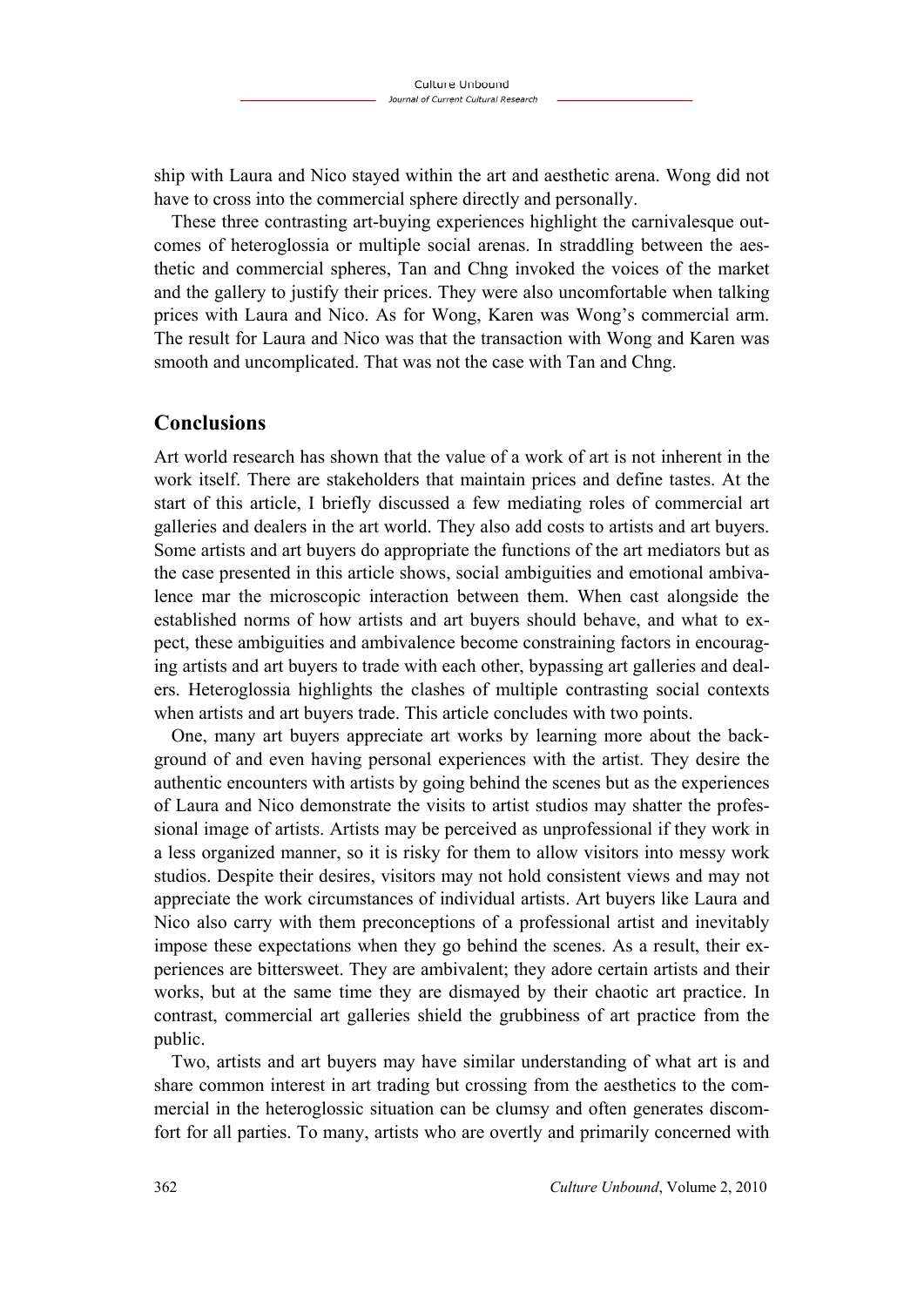the commercial value of their creations often draw criticism because they have compromised the ideal of pure artistic expression. So, while artists do sell their works directly, they should not appear too eager. A compromise, as shown in Laura and Nico's experience, is for the artist and the art buyer to fraternise and build trust; when there is goodwill and friendship parties need not bargain, and gifts and discounts may even be offered. To Laura and Nico, Chng may have crossed too aggressively into the art business sphere with the email but meeting after nearly two years later, the gesture by Chng to give Nico a birthday gift generated a level of goodwill. Karen, as a sales executive in a gallery, explicitly sells art; there is no ambiguity. At the end of the day, it was easier for the Dutch couple to relate to Wong. The protracted and uncomfortable encounters of buying art directly from artists make such forms of acquisition cumbersome. It is easier to buy art from the commercial art galleries.

**Can-Seng Ooi** [\(www.ooi.dk\)](http://www.ooi.dk/) is an Associate Professor at Copenhagen Business School. His research interests include comparative art worlds, place branding, cultural tourism and cross-cultural management. He leads the research stream on *Place Branding, Art and Culture* in the multi-disciplinary research project ©reative Encounters, a project supported by the Danish Strategic Research Council. This study is part of the project. E-mail:  $\overline{\text{ooi}(a)}$ cbs.dk

## **References**

- Abbing, Hans (2002): *Why are Artists Poor? The Exceptional Economy of the Arts*, Amsterdam: Amsterdam University Press.
- Adorno, Theodor & Marx Horkheimer (1972): "The Culture Industry: Enlightenment as Mass Deception", Simon During (ed.): *The Cultural Studies Reader,* London: Routledge, 29–43.

Albrecht, Milton C. (1968): "Art as an Institution", *American Sociological Review*, 33:3, 383–397.

Bakhtin, Mikhail Mikhailovich (1981): *The Dialogic Imagination,* Austin: University of Texas Press.

–––– (1965/1984): *Rabelais and His World,* Bloomington: Indiana University Press.

- –––– (1986): *Speech Genres and Other Late Essays,* Austin: University of Texas Press.
- Becker, Howard Saul (1984): *Art Worlds,* Berkeley: University of California Press.
- Bonus, Holger & Dieter Ronte (1997): "Credibility and Economic Value in the Visual Arts", *Journal of Cultural Economics*, 21:2, 103–118.
- Bourdieu, Pierre (1996): *Distinction: A Social Critique of the Judgement of Taste*, Cambridge, Massachusetts: Harvard University Press.

Currid, Elizabeth (2007): "The Economics of a Good Party: Social Mechanics and the Legitimization of Art/Culture", *Journal of Economics and Finance*, 31:3, 386–394.

Gardiner, Michael & Michael Bell (1998): *Bakhtin and the Human Sciences, London:* Routledge.

Grenfell, Michael & Cheryl Hardy (2007): *Art Rules: Pierre Bourdieu and the Visual Arts,* New York: Berg.

Holquist, Michael (1981): "Glossary", Michael Holquist & Caryl Emerson (eds): *The Dialogic Imagination*, Austin: University of Texas Press, 423–434.

Madoff, Steven Henry (2009): *Art School*, Cambridge, Massachusetts: MIT Press.